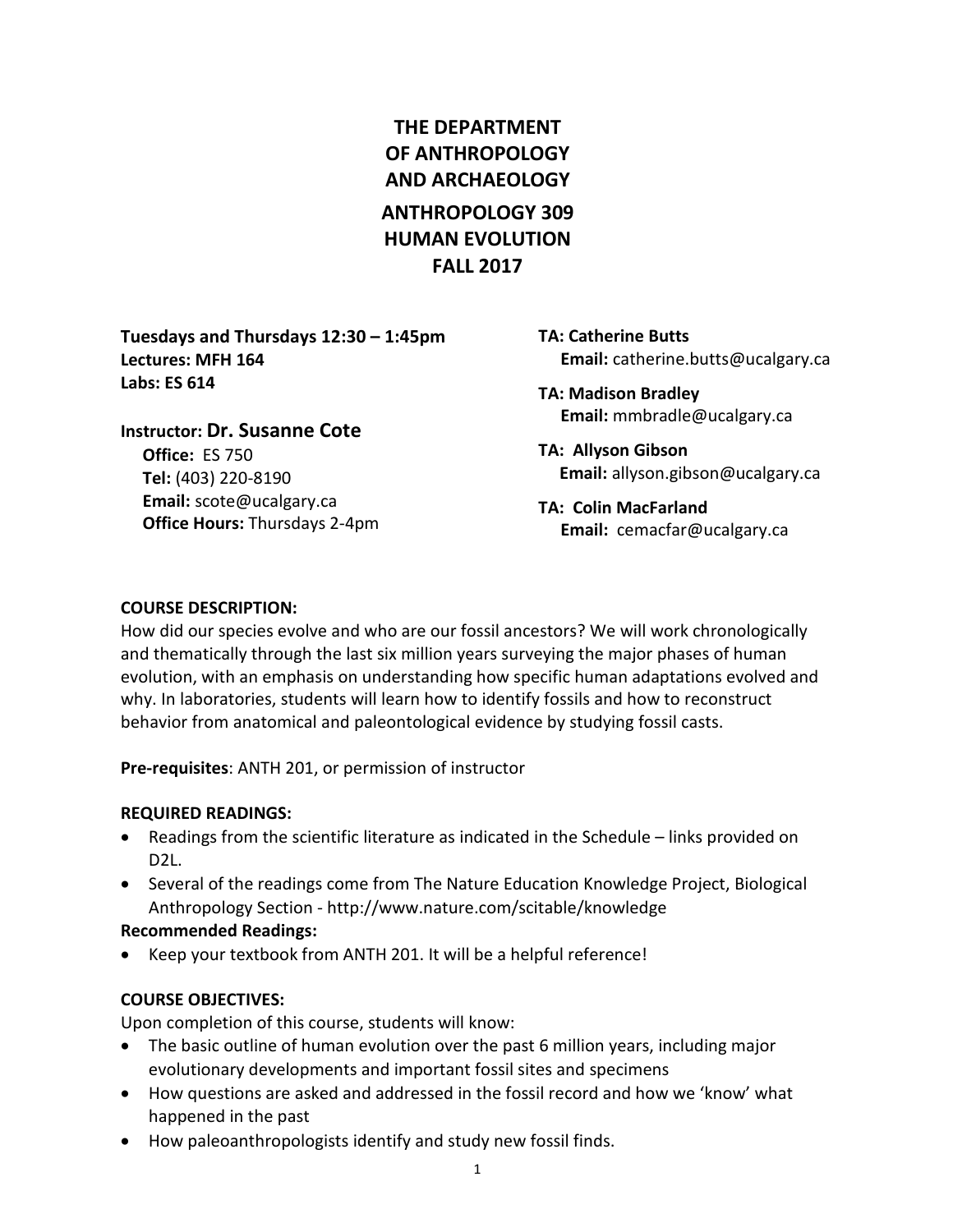• How fossil morphology can be used to reconstruct function and behaviour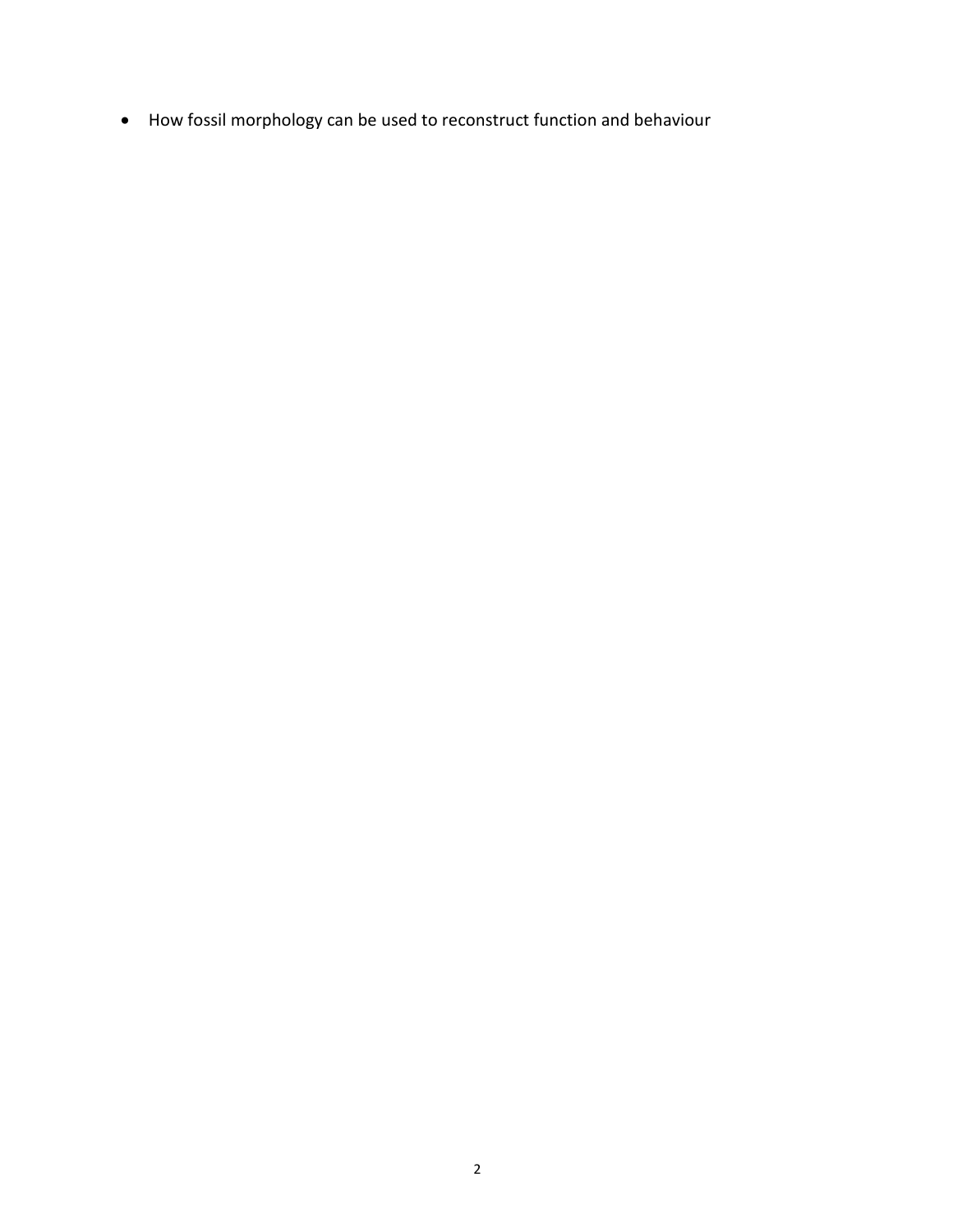#### **COURSE REQUIREMENTS AND GRADING:**

| Lab Assignments - 25% | Final Exam $-35%$ |
|-----------------------|-------------------|
| Midterm Exam – 30%    | Lab Exam – 10%    |

#### *Lab Assignments – 25%*

**Please note that laboratory assignments are mandatory.** Each of the eight assignments is equally weighted and will be worth ~3% of your final grade (25%/8 labs). The purpose of the labs is to give students the opportunity to examine fossils and fossil casts first hand and learn how paleontologists study fossil remains. All work needed to successfully complete the lab assignment will be done **in class**. **YOU MUST PRINT THE WEEKLY LAB ASSIGNMENT FROM D2L AND BRING IT WITH YOU TO YOUR ASSIGNED LAB SECTION!**

# *Mid-term Examination – 30% - October 26th in class*

This exam will cover lectures, laboratories, and readings assigned since the beginning of term through Week 6 of class (inclusive). The format will include a mixture of different types of short answer questions and medium answer questions.

# *Laboratory Examination – 10% - December 7th or 8th in your normal lab section*

The lab exam will take place during your last scheduled lab section (the last week of classes – week of December  $1<sup>st</sup>$ ). The lab exam will consist of a set of 'stations', each with a short question to be answered. Students will work individually for the lab exam, rotating around to all of the stations on the exam. Each station will be timed. Students who have attended all labs and made sure that they **understand what they are seeing in lab** should do well.

#### *Final Examination – 35% - Registrar scheduled (December 11 – 21st 2017)*

The final examination will cover ALL lectures, laboratories, and assigned readings for the term. The format will be the same as the midterm examination and will include a mixture of different types of short answer questions and medium answer questions.

#### **\*\*Please note that no extra credit or 'make up' work is available in this class\*\***

#### **Department of Anthropology and Archaeology Grade Scheme:**

| A+ | 100-94.9%         | R 79.8-74.9%        | $C - 62.8 - 58.9%$ |
|----|-------------------|---------------------|--------------------|
| A  | 94.8-89.9%        | B- 74.8-70.9%       | $D+$ 58.8-54.9%    |
| A- | 89.8-84.9%        | $C_{+}$ 70.8-66.9%  | 54.8-49.9%         |
|    | $B+ 84.8 - 79.9%$ | $C = 66.8 - 62.9\%$ | 49.8% and less     |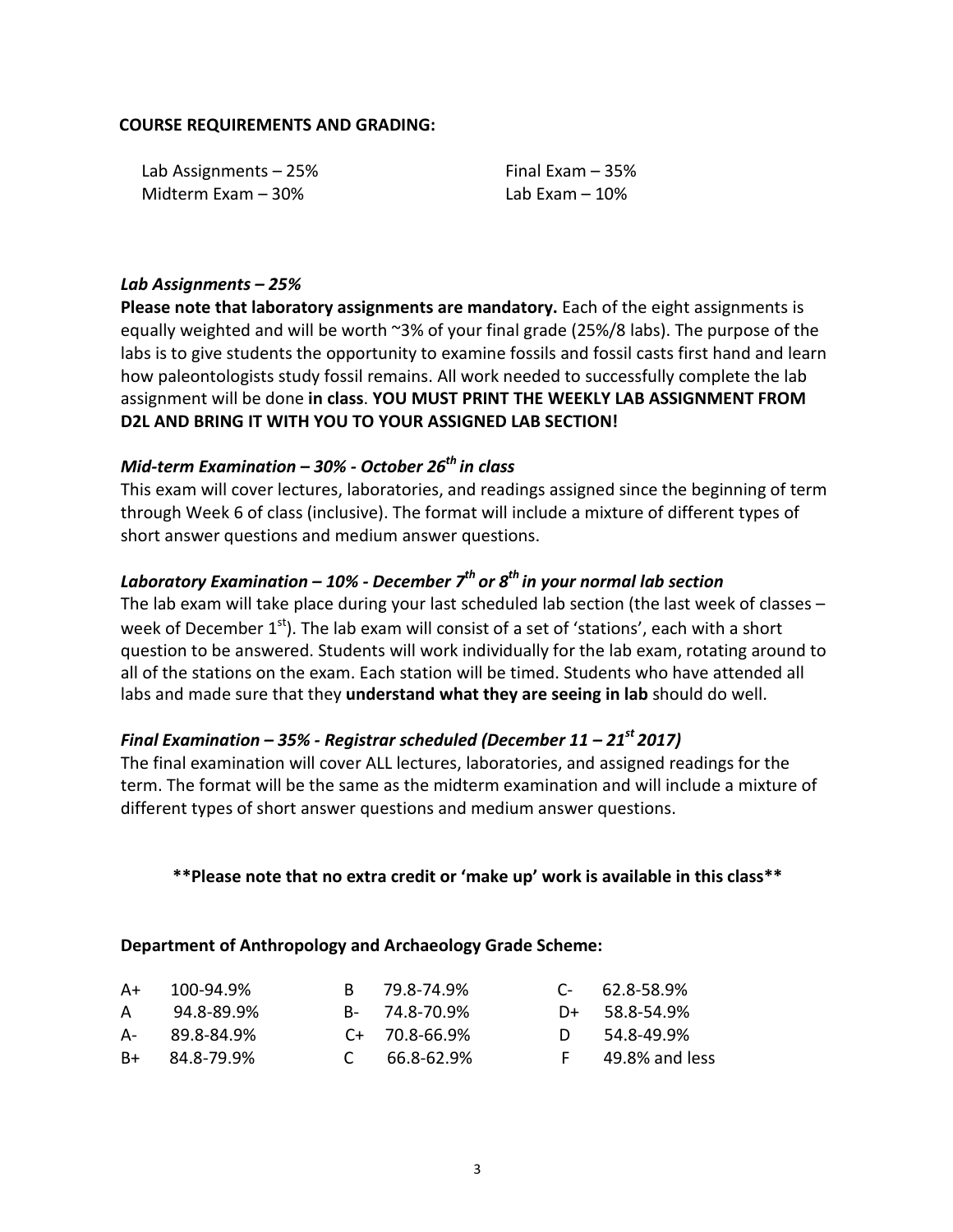# **COURSE POLICIES**

# *Classroom behavior and attendance:*

- The most important thing is to be respectful and supportive of other students. Please turn off your cell phone and any other electronic devices. You may use a laptop to take notes, but please sit in the back or along the sides so as to not disturb other students. Please only use your laptops to take notes, and remember that instructors can often tell when you are watching videos, looking at Facebook etc.
- It is in your own best interest to attend all classes. You are responsible for taking your own notes, or for obtaining notes from a classmate if you have to miss a class for unavoidable reasons.
- Lecture slides will be posted AFTER class, not before. You should come to class prepared to take notes. Please note that reading the lectures slides alone will NOT be sufficient to get a good grade in this class. All material from lectures is testable, and lecture slides will not have everything you need to know.

# *Labs:*

- Most importantly, you must **DOWNLOAD AND PRINT THE WEEK'S LAB ASSIGNMENT FROM D2L** and bring it with you to class. Otherwise you won't be able to complete the assignment! You should also **bring a copy of your class notes** with you to lab.
- Students are encouraged to work in groups for the lab exercises and to seek help and advice from the TA as often as possible. You should **NOT be using electronic devices** at any time during laboratory sessions, and **do not try to look answers up online!**
- All work necessary to complete the lab exercises will be done IN CLASS. There will be no 'homework' from labs and you will submit your lab exercises at the end of class on the day of that lab.
- Labs are **MANDATORY** and may only be missed in the case of serious illness or personal emergency. You must contact your TA as soon as possible (preferably before class) if you need to miss lab. **You must always attend your assigned labsection.**
- The **only** opportunity to make-up missed laboratory exercises will be at the end of term during Lab 9.

# *Exam and Grading Policies:*

- Missed exams automatically receive a score of zero. In the event of an emergency or illness, the Anthropology main office (403-220-6516) or the instructor MUST be notified BEFORE the exam, and documentation (e.g. signed Physician's Statement) must be provided. Make up exams may be in any format (including oral examination); performance on make-up exams is often poorer.
- Exams grades will be posted on D2L as quickly as possible. Exams will not be returned to students. If you wish to see your exam, please come to office hours.
- If you have questions about the grading of your exam or assignment, please see Dr. Cote (exams) or the TA (labs) *in person* as soon as possible. After consultation with the teaching staff, you may dispute a grade that you have received by submitting a written statement within two weeks of receiving the grade.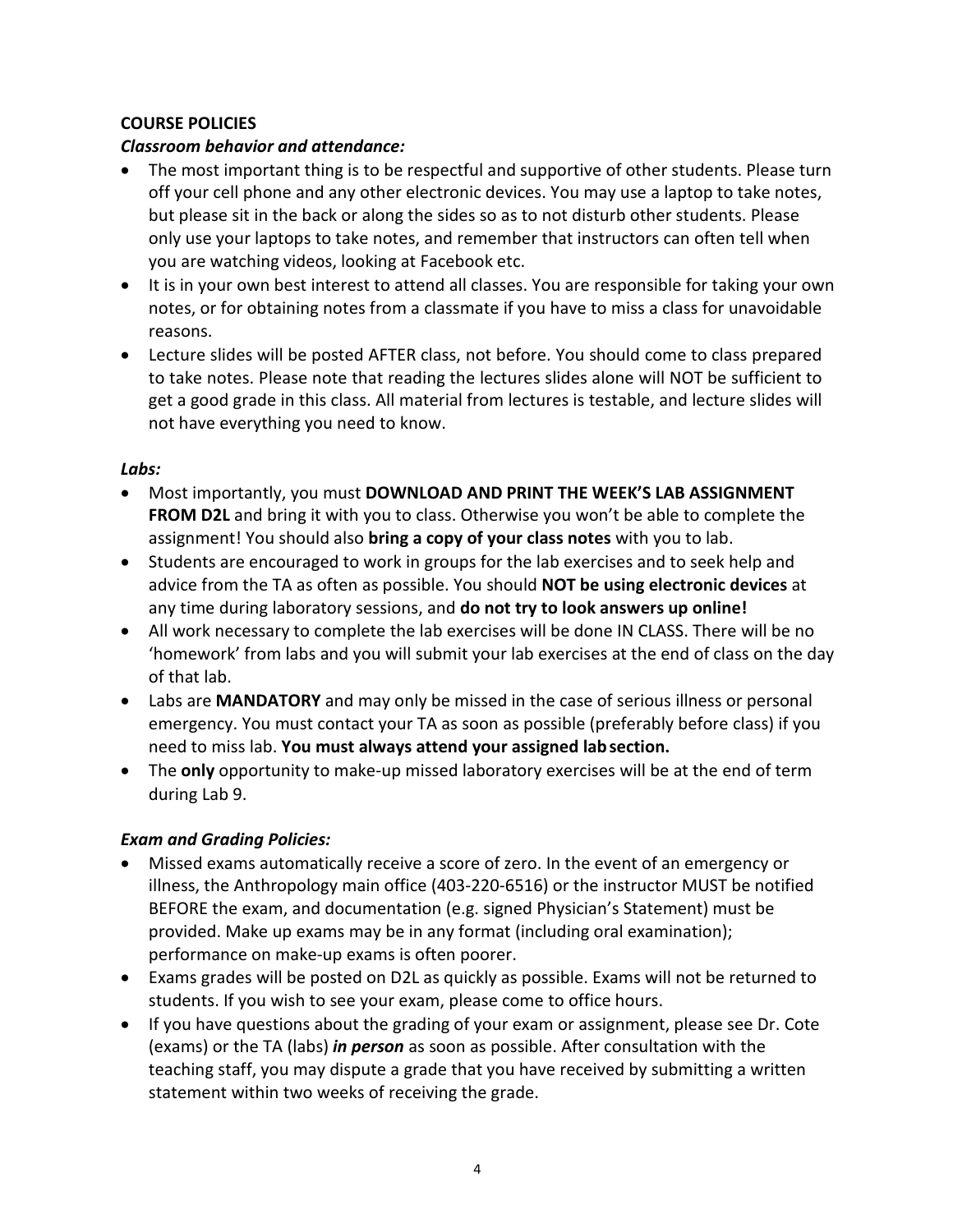#### *Communication Guidelines:*

- The best place to ask questions is IN CLASS or during office hours. Please take the opportunity to talk with the instructor and your TA whenever possible.
- Questions during lectures are welcome, so please just raise your hand. If something doesn't make sense to you, it probably didn't make sense to other students either!
- I always prefer to talk IN PERSON with students whenever possible. I will answer questions over email, however due to the volume of emails I receive I cannot commit to answering email questions immediately. It may take up to 2 business days (48 hours), so do not send questions last minute.
- I reserve the right to share questions and answers transmitted over email on D2L or in class if the answers are pertinent to everyone in the class. This saves time, and ensures that all students have access to the same information as they prepare for assignments and exams.
- Before emailing a question, please make sure that it hasn't already been addressed in the course outline, assignment handouts, or on D2L!

# **ACADEMIC ACCOMMODATIONS**

#### <http://www.ucalgary.ca/access/accommodations/policy>

Students needing an Accommodation because of a Disability or medical condition should communicate this need to Student Accessibility Services in accordance with the Procedure for Accommodations for Students with Disabilities

Students needing an Accommodation based on a Protected Ground other than Disability, should communicate this need, preferably in writing, to the instructor of this course.

# **ACADEMIC INTEGRITY**

Academic integrity is essential to the pursuit of learning and scholarship in a university, and to ensuring that a degree from the University of Calgary is a strong signal of each student's individual academic achievements. As a result, the University treats cases of cheating and plagiarism very seriously. Non-academic integrity also constitutes an important component of this program.

For detailed information on what constitutes academic and non-academic misconduct, please refer to the following link:<http://www.ucalgary.ca/pubs/calendar/current/k-2-1.html>

All suspected cases of academic and non-academic misconduct will be investigated following procedures outlined in the University Calendar. If you have questions or concerns about what constitutes appropriate academic behavior or appropriate research and citation methods, you are expected to seek out additional information on academic integrity from your instructor or from other institutional resources.

Where there is a criminal act involved in plagiarism, cheating or other academic misconduct, e.g., theft (taking another student's paper from their possession, or from the possession of a faculty member without permission), breaking and entering (forcibly entering an office to gain access to papers, grades or records), forgery, personation and conspiracy (impersonating another student by agreement and writing their paper) and other such offences under the Criminal Code of Canada, the University may take legal advice on the appropriate response and, where appropriate, refer the matter to the police, in addition to or in substitution for any action taken under these regulations by the University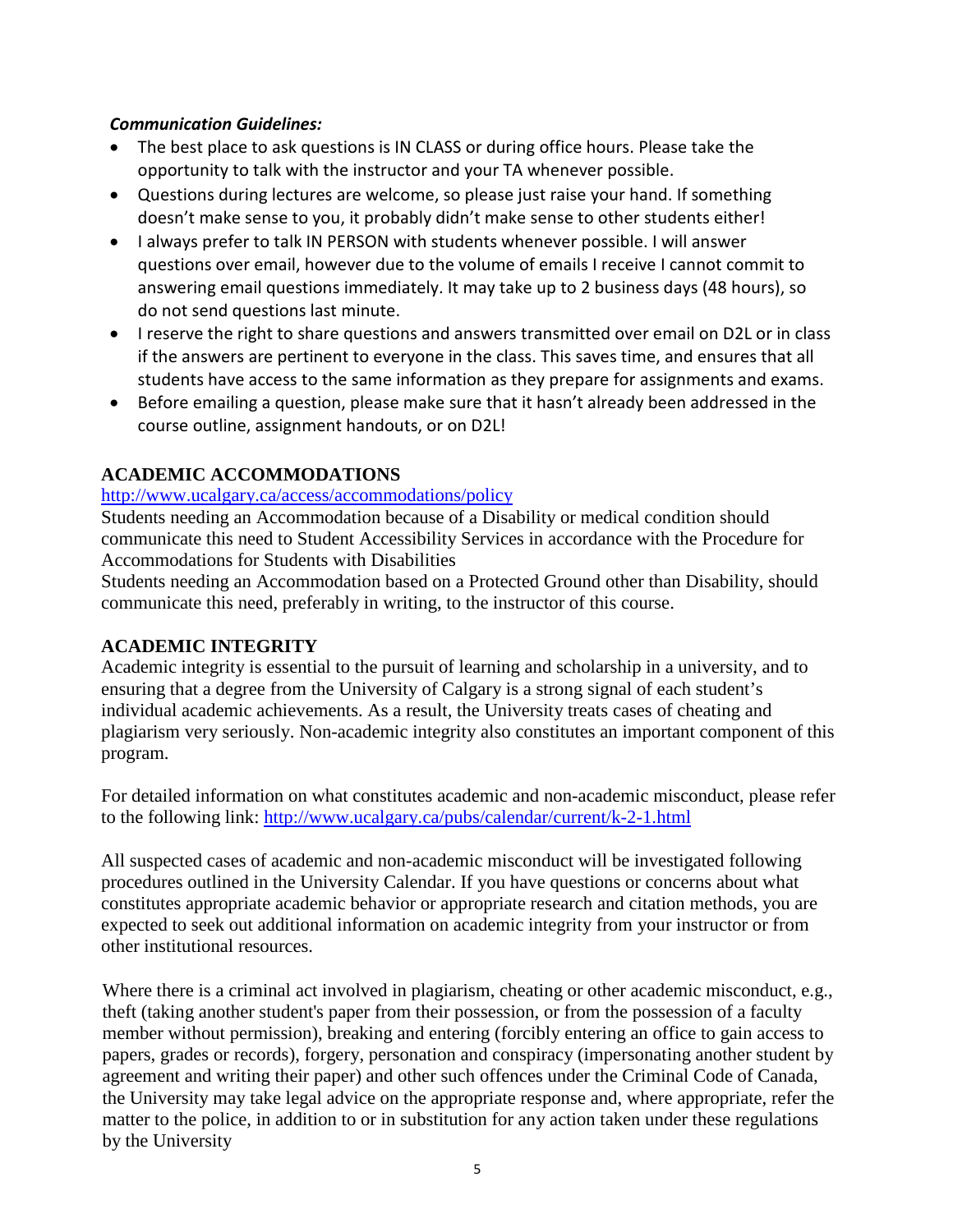#### **TEACHING EVALUATIONS / USRIS (Universal Student Ratings of Instruction)**

At the University of Calgary, feedback provided by students through the Universal Student Ratings of Instruction (USRI) survey provides valuable information to help with evaluating instruction, enhancing learning and teaching, and selecting courses. **Your responses make a difference, please participate!** Website: http://www.ucalgary.ca/usri/

#### **Writing Across the Curriculum**

Writing skills are not exclusive to English courses and, in fact, should cross all disciplines. The University supports the belief that throughout their University careers, students should be taught how to write well so that when they graduate their writing abilities will be far above the minimal standards required at entrance. Consistent with this belief, students are expected to do a substantial amount of writing in their University courses and, where appropriate, members of faculty can and should use writing and the grading thereof as a factor in the evaluation of student work. The services provided by the Writing Support, part of the Student Success Centre, can be utilized by all undergraduate and graduate students who feel they require further assistance

**Emergency Evacuation Assembly Points**: In the event of an emergency that requires evacuation, please refer to the following link to become familiar with the assembly points for the class: <http://www.ucalgary.ca/emergencyplan/assemblypoints>

#### **Freedom of Information and Protection of Privacy Act: Freedom of Information and Protection of Privacy Act**

The University of Calgary is committed to protecting the privacy of individuals who work and study at the University or who otherwise interact with the University in accordance with the standards set out in the Freedom of Information and Protection of Privacy Act. Please refer to the following link for detailed information:<http://www.ucalgary.ca/legalservices/foip> The Department of Anthropology and Archaeology's FOIP (Freedom of Information and Privacy) policy requires all reports/examinations to be returned to students during class time or the instructor's office hours. Any term work not picked up will be placed in the Anthropology and Archaeology Office (ES620) for distribution. Any student not wishing to have their work placed in the office must make alternative arrangements with the course instructor early in the term.

**Safewalk Information:** Campus Security, in partnership with the Students' Union, provides the Safewalk service, 24 hours a day to any location on Campus including the LRT, parking lots, bus zones and University residences. Contact Campus Security at (403) 220-5333 or use a help phone, and Safewalkers or a Campus Security Officer will accompany you to your campus destination.

**Faculty of Arts Program Advising and Student Information Resources:** Have a question, but not sure where to start? Arts Students' Centre

The Faculty of Arts Students' Centre is the overall headquarters for undergraduate programs in the Faculty of Arts. The key objective of this office is to connect students with whatever academic assistance that they require.

In addition to housing the Associate Dean, Undergraduate Programs and Student Affairs and the Associate Dean for Teaching and Learning, the Arts Students' Centre is the specific home to:

- program advising
- the Faculty's Co-operative Education Program
- the Arts and Science Honours Academy
- the Faculty's Interdisciplinary Programs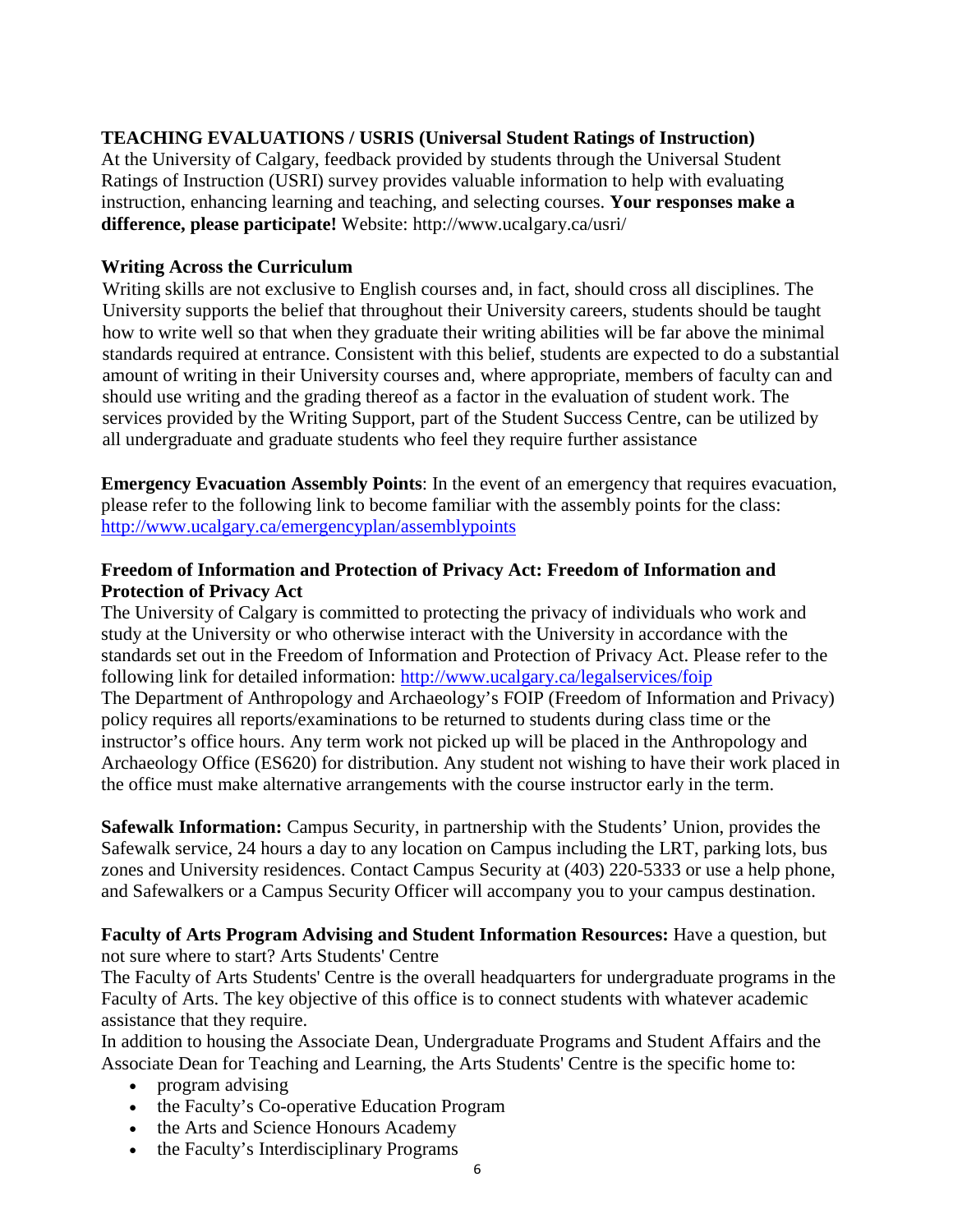• a Student Help Desk Location: Social Sciences Room 102 Phone: 403.220.3580 Email: [ascarts@ucalgary.ca](http://ucalgary.ca/pubs/calendar/current/ascarts@ucalgary.ca) Website: [arts.ucalgary.ca/undergraduate/](http://arts.ucalgary.ca/undergraduate/)

For registration (add/drop/swap), paying fees and assistance with your Student Centre, contact Enrolment Services at (403) 210-ROCK [7625] or visit them at the MacKimmie Library Block. Contacts for Students Union Representatives for the Faculty of Arts: arts1@su.ucalgary.ca arts2@su.ucalgary.ca arts3@su.ucalgary.ca

[arts4@su.ucalgary.ca](mailto:arts4@su.ucalgary.ca)

**Ombudsman`s office: <http://www.ucalgary.ca/ombuds/>**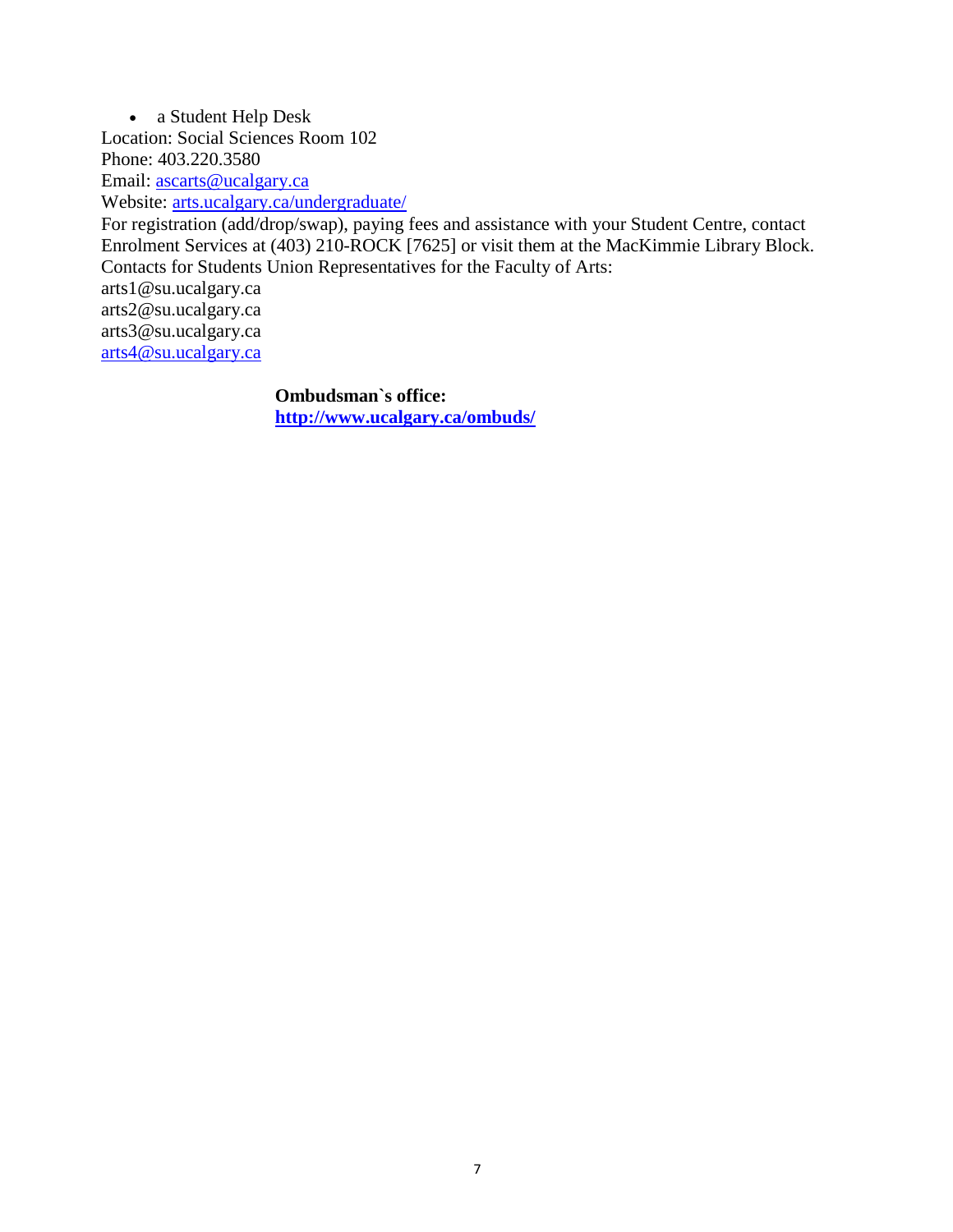# **CLASS SCHEDULE:**

*\*\*Lecture topics and readings will be adjusted throughout the semester!*

| <b>Date</b>      | <b>Topic</b>                                        | <b>Readings</b>                    |  |  |  |  |  |
|------------------|-----------------------------------------------------|------------------------------------|--|--|--|--|--|
| Week 1           |                                                     |                                    |  |  |  |  |  |
| September 12     | Course Introduction; Human Origins                  |                                    |  |  |  |  |  |
| September 14     | <b>History of Discovery</b>                         |                                    |  |  |  |  |  |
| <b>No Lab</b>    | <b>No Labs in Week One</b>                          |                                    |  |  |  |  |  |
|                  | Week 2                                              |                                    |  |  |  |  |  |
| September 19     | How do we know what we know about human evolution?  | Peppe and Deino, 2013 (N.Ed)       |  |  |  |  |  |
| September 21     | Last Common Ancestor - History and Expectations     | Kivell and Schmidt 2009**          |  |  |  |  |  |
| Lab <sub>1</sub> | <b>Basic Human Anatomy</b>                          |                                    |  |  |  |  |  |
| Week 3           |                                                     |                                    |  |  |  |  |  |
| September 26     | Bipedalism                                          |                                    |  |  |  |  |  |
| September 28     | Early hominins - Basic Info and Morphology          | Su 2013 (N.Ed)                     |  |  |  |  |  |
| Lab <sub>2</sub> | <b>Earliest Hominins</b>                            |                                    |  |  |  |  |  |
|                  | Week 4                                              |                                    |  |  |  |  |  |
| October 3        | Early hominins - Interpretations                    | Gibbons 2009**                     |  |  |  |  |  |
| October 5        | Australopithecus - Sites, Dates and Overview        | Schrein 2016 (N. Ed); Spoor 2015** |  |  |  |  |  |
| Lab <sub>3</sub> | Lucy                                                |                                    |  |  |  |  |  |
|                  | Week 5                                              |                                    |  |  |  |  |  |
| October 10       | Australopithecus - Morphology                       | Ward and Hammond 2016 (N.Ed)       |  |  |  |  |  |
| October 12       | Australopithecus - Adaptations                      |                                    |  |  |  |  |  |
| Lab <sub>4</sub> | <b>Gracile Australopithecines</b>                   |                                    |  |  |  |  |  |
| Week 6           |                                                     |                                    |  |  |  |  |  |
| October 17       | Australopithecus - Adaptations II                   | Smith and Alemseged 2013 (N.Ed)    |  |  |  |  |  |
| October 19       | Paranthropus                                        | Constantino 2013 (N.Ed)            |  |  |  |  |  |
| Lab <sub>5</sub> | <b>Robust Australopithecines (Paranthropus)</b>     |                                    |  |  |  |  |  |
|                  | Week 7                                              |                                    |  |  |  |  |  |
| October 24       | Australopithecines - Adaptations and MIDTERM REVIEW |                                    |  |  |  |  |  |
| October 26       | <b>Midterm Examination</b>                          |                                    |  |  |  |  |  |
| <b>No Labs</b>   | <b>NO LABS THIS WEEK</b>                            |                                    |  |  |  |  |  |